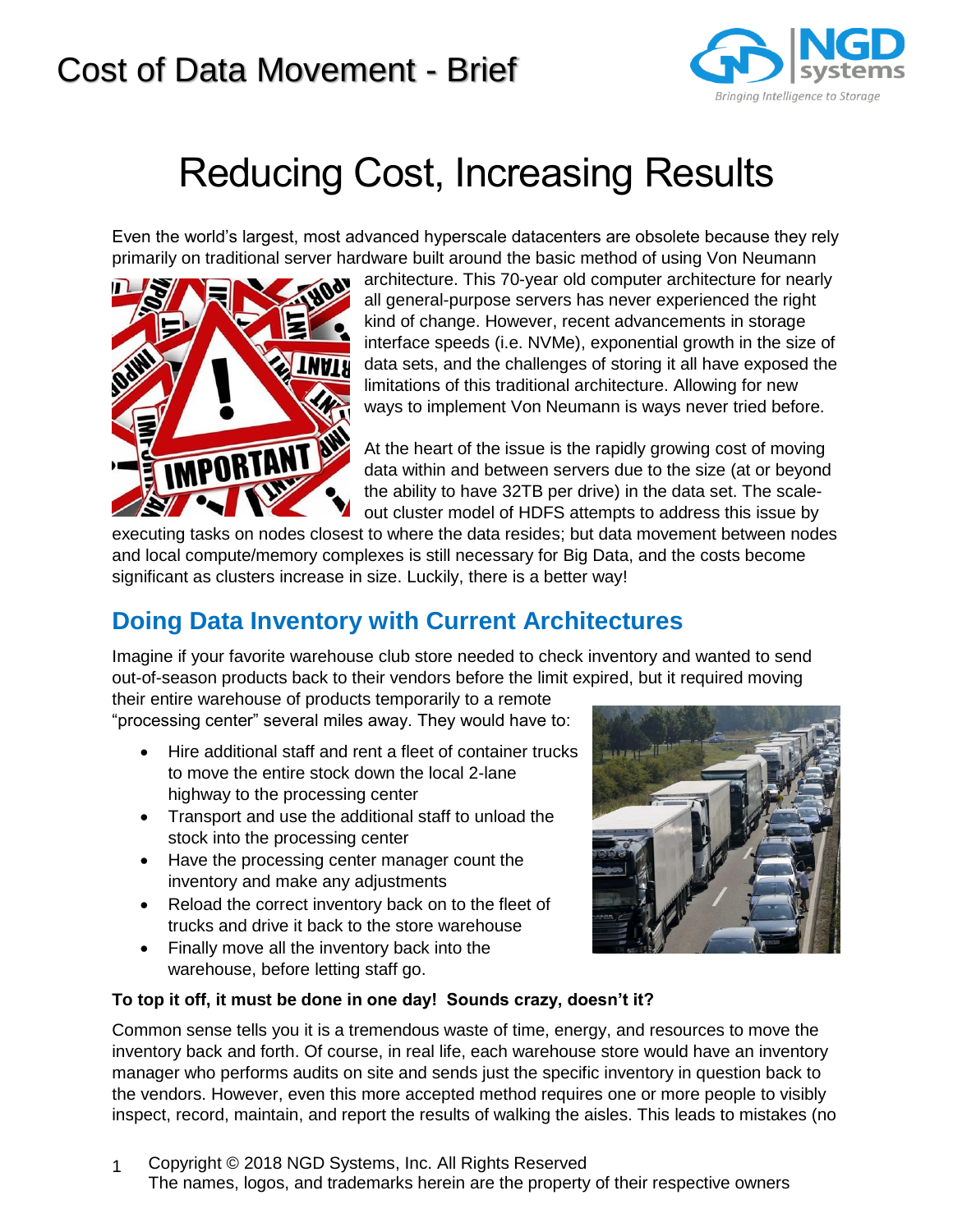

one is perfect) and if you add redundancy you incur more cost and time. We wonder, what else can be done to improve this process?

This is precisely the situation with traditional compute architecture. Modern x86 computers are based on physicist John von Neumann's design for a digital computing system consisting of a processing unit, volatile memory for data and instructions, external mass storage (non-volatile memory) and input/output mechanisms. The architecture dictates that data must be moved from storage to memory in a typical data access, as follows:

- (1) CPU initiates transaction to read from Storage.
- (2) The data is transferred from Storage to DRAM.
- (3) CPU performs computations on the data and results are moved back to DRAM.
- (4) Processed results data is transferred to the host and then written back to Storage.



**Figure 1 - Typical Compute Architecture Data Access**

We know intuitively, that moving massive amounts of data from storage to host CPU memory to process a query is costly in terms of power consumption and time. Until recently, the size of typical data sets has allowed this architecture to work adequately. However, as data sets grow and data-intensive applications such as Big Data analytics, artificial intelligence (AI), machine learning (ML), genomics, and IoT gain in use, the costs and time needed for data movement is becoming critically challenged. This is where distributed processing and allowing more efficient data management by migrating this compute architecture inside the drives themselves.

### **The Data Movement Costs Challenge Explored**

The impact of data movement is being felt in nearly all compute applications. Even in consumer devices such as smartphones, tablets, mobile-PCs, and wearable devices, where cloud services are becoming necessary, it has been shown that data movement between the main memory system and computation units accounts for, on average, 62.7% of the total system energy. This is an important insight into challenges faced by battery powered devices. However, in the datacenter, the energy required to move data has profound implications for scalability. Energy can make up 42% of the total monthly operating cost in data centers<sup>it</sup>, so it is imperative to develop methods to become more data and energy efficient.

How then do we quantify the costs? At a high level, we can look at the costs of moving large quantities of data in terms of the time and energy required. Many industry researchers have

2 Copyright © 2018 NGD Systems, Inc. All Rights Reserved The names, logos, and trademarks herein are the property of their respective owners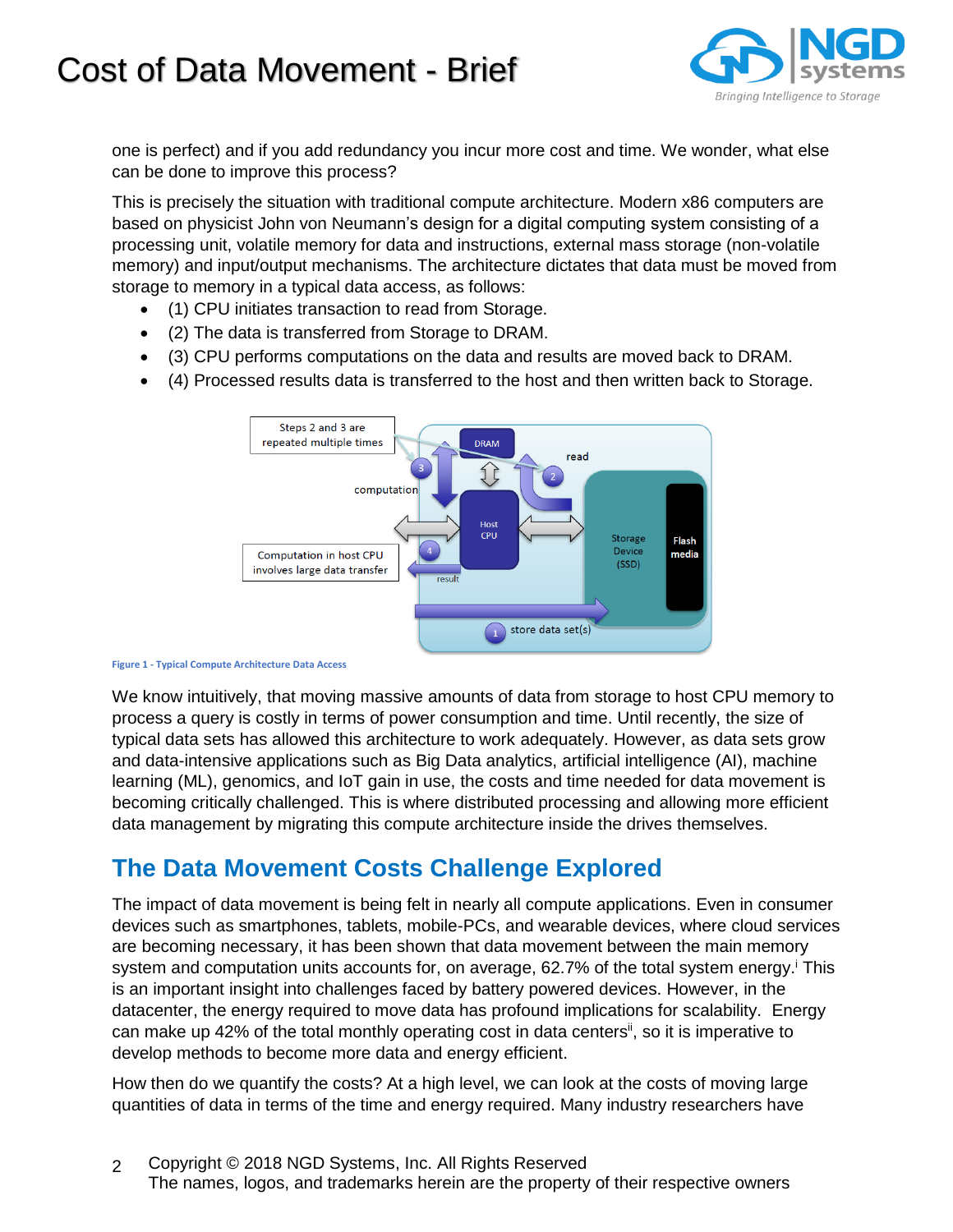

studied these metrics and proposed ways to mitigate data movement for energy savings. As you would expect, measurements of time and energy used vary according to system configuration and use case. The methodologies to calculate energy required in each stage of data transfer and compute are extremely complex and saved for a future discussion, but we can summarize the findings of industry studies showing the significant costs of large-scale data movement.

Other studies have determined the energy by the average time to process a single input byte. Researchers derived the energy per byte by running several data-intensive application kernels, and measuring instructions per byte (IPB), cycles per byte (CPB), and cycles per instruction (CPI). By comparing CPB, researchers can determine relative efficiencies of different compute architectures.<sup>iii</sup> Ultimately, it has been found that, on average, applications spend more than 55% of execution time moving data in certain use cases.  $iv$ 

With applications such as AI and ML, which work with huge amounts of raw data (structured and unstructured) and require high computing power to "learn", the compute capability has become the bottleneck. In the traditional scale-out model, this issue is addressed by adding nodes for more distributed compute power and more memory. Unfortunately, adding server nodes is costly from both CapEx and OpEx perspectives. Adding more nodes also increases the length of interconnects, thereby increasing time required for data movement.



<span id="page-2-0"></span>**Figure 2 - Energies per byte with different sizes of clusters, I. Choi,** *Energy Efficient Scale-In Clusters with In-Storage Processing for Big-Data Analytics*

Moreover, industry studies show that the energy consumption of data movements will dominate the total energy consumption as the number of nodes in the cluster increases [\(Figure 2\)](#page-2-0). $\vee$ Therefore, the scale-out architecture with traditional commodity servers becomes more inefficient and costly as the dataset grows! Once again, it begs the question - is there a better way?

#### **The Computational Storage Solution**

In storage, the best way is by "Bringing Intelligence to Data". This elegant, common-sense solution to minimizing data movement is to bring the compute capabilities to the data – now known as Computational Storage. Implemented in a standard 'off the shelf', high-capacity NVMe SSD, Computational Storage provides a game-changing solution to the out dated Von Neumann compute architecture.

For applications with large data stores and significant search, indexing, or pattern matching workloads, Computational Storage offers much faster results than using valuable host memory and CPU to process the massive data sets. This "In-Situ Processing" enables existing